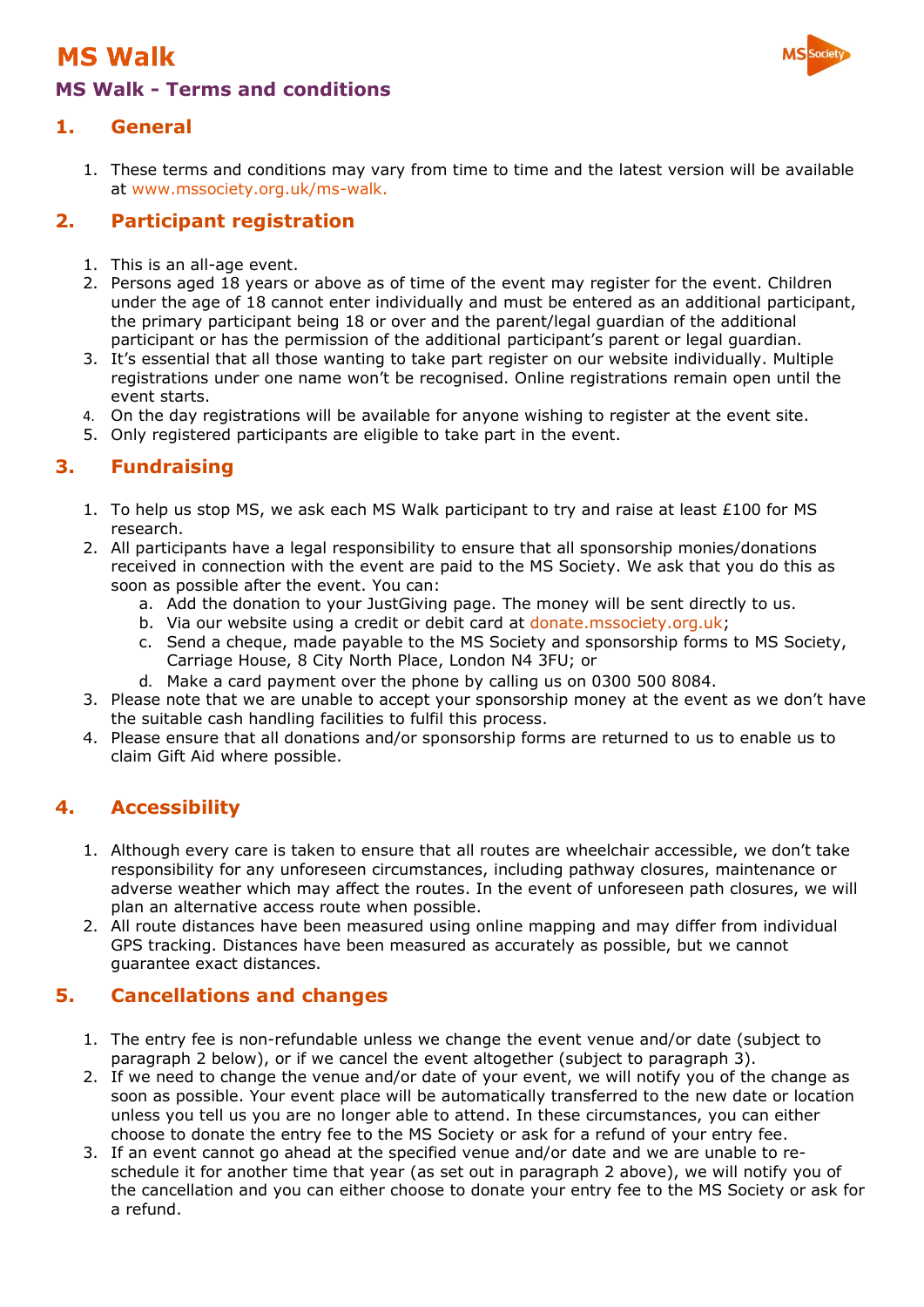# **MS Walk**



4. Participants understand that for safety reasons, you are prohibited from swapping, selling or transferring entry to another person. If you are unable to take part, you must notify us at the earliest opportunity.

#### **6. Filming and photography at the event**

- 1. All participants, volunteers and spectators are aware that video footage or photographs will be taken throughout the event. The photographs and video footage can be used by the MS Society to publicise the event for commercial and/or fundraising purposes including, but not limited to, television broadcasts, advertising, publications, marketing material, merchandising, personalised direct mail and other documents that may be made available to the public; and by our third-party partners to publicise their involvement and/or association with the event. We will not, however, identify anyone by name without their agreement but you understand that you may be recognised from still and moving images.
- 2. No personal details (including names) of an under 16-year-old participant will be used in any publicity materials without the written consent of their parent or legal guardian, but we may use images where children are incidentally included e.g. of mass participation in the warm-up exercises, or on the starting line.

### **7. Liability**

- 1. All participants and spectators enter and attend the event entirely at their own risk. We shall not be liable for any injury that might occur as a result of participating in our event unless the injury is a result of our negligence. You are fully responsible for your actions during the event. We don't accept responsibility for the actions of participants nor the consequences of such actions. Participants who do not act responsibly and do not adhere to our instruction both on the day and in advance will be liable for any fees or costs incurred or arising from any incident caused by your negligent behaviour.
- 2. Participants understand that we reserve the right to change the details of the event, including the venue and route, or delay, postpone or cancel the event in the event of adverse weather conditions or other circumstances outside their control. The determination of what constitutes such conditions is reserved solely by the MS Society.
- 3. We are not responsible for any loss, theft or damage to your items.

### **8. During the event**

- 1. Start times are as set out on our MS Walk website Participants are requested that you arrive 30 minutes before the start time you have signed up for. Please note:
	- You must arrive within the correct time slot for your distance. You won't be able to begin your event in the incorrect time slot.
	- Unfortunately, we cannot guarantee your exact start time, and there may be some waiting on the day.
	- Start times may be subject to change. We will give you as much notice of this as possible, though unfortunately sometimes it may not be possible to do this until you arrive at the event.

Due to the ongoing Covid-19 pandemic, our start process (including start times) may have to be reviewed in line with Government guidelines on mass participation events, social distancing regulations and any other requirements. Updates can be found at www.mssociety.org.uk/mswalk.

- 2. You must sign in at the starting location before commencing your event within the times stated. Failure to do so may lead to participants being unable to officially complete the event.
- 3. Participants over the age of 18 are required to provide their mobile phone number, for emergency contact on the day.
- 4. Participants taking part in the event understand that if you wish to withdraw during the event, you must contact the event control phone number, which can be found on your route map.
- 5. This is a self-guided event. You are asked to stick to the advertised route. If you choose a different route, you do so entirely at your own risk. You must obey all Highway Code rules